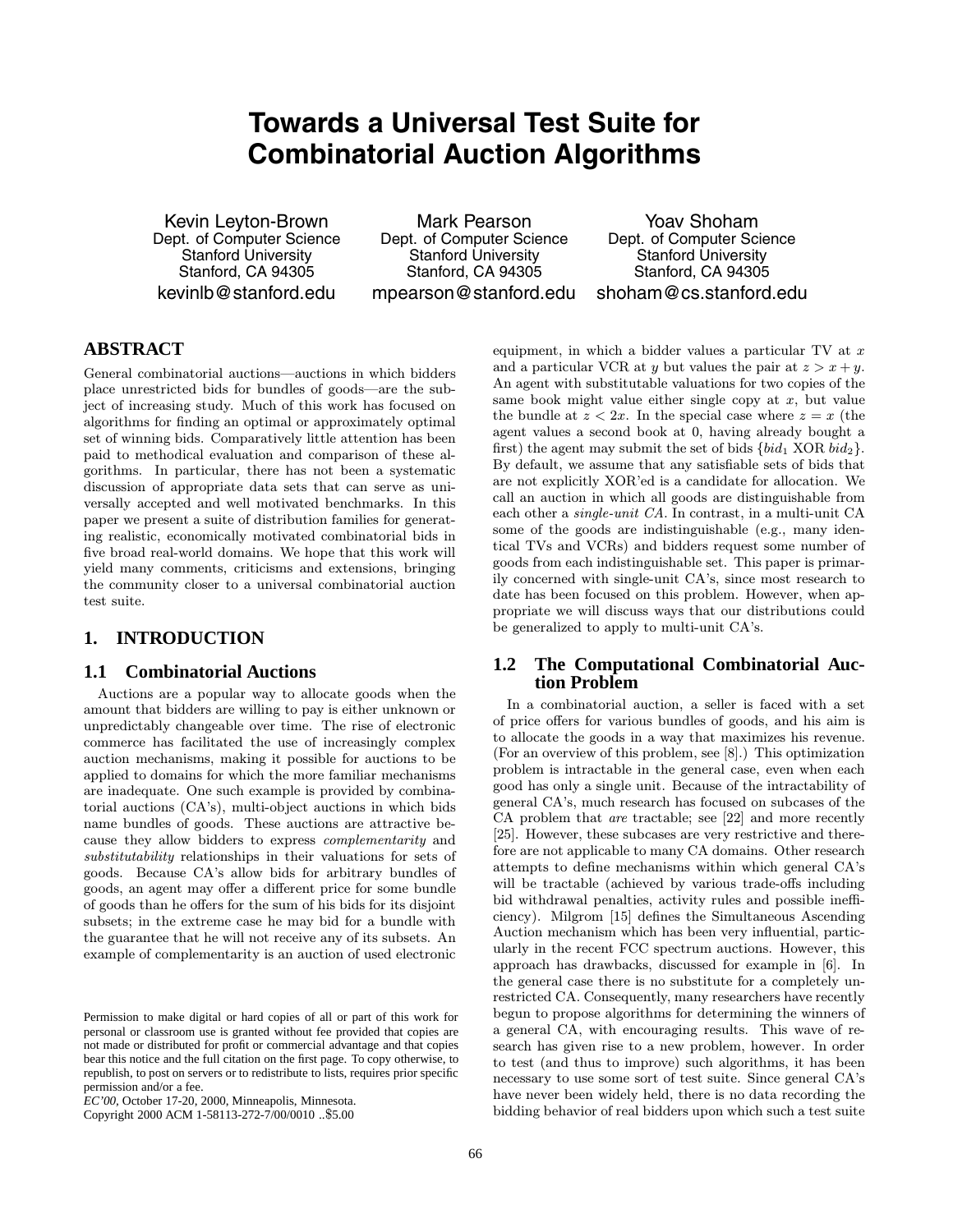may be built. In the absence of such natural data, we are left only with the option of generating artificial data that is representative of the sort of scenarios one is likely to encounter. The goal of this paper is to facilitate the creation of such a test suite.

# **2. PAST WORK ON TESTING CA ALGORITHMS**

## **2.1 Experiments with Human Subjects**

One approach to experimental work on combinatorial auctions uses human subjects. These experiments assign valuation functions to subjects, then have them participate in auctions using various mechanisms [3, 12, 7]. Such tests can be useful for understanding how real people bid under different auction mechanisms; however, they are less suitable for evaluating the mechanisms' computational characteristics. In particular, this sort of test is only as good as the subjects' valuation functions, which in the above papers were hand-crafted. As a result, this technique does not easily permit arbitrary scaling of the problem size, a feature that is important for characterizing an algorithm's performance. In addition, this method relies on relatively naive subjects to behave rationally given their valuation functions, which may be unreasonable when subjects are faced with complex and unfamiliar mechanisms.

## **2.2 Particular Problems**

A parallel line of research has examined particular problems to which CA's seem well suited. For example, researchers have considered auctions for the right to use railroad tracks [5], real estate [19], pollution rights [13], airport time slot allocation [21] and distributed scheduling of machine time [26]. Most of these papers do not suggest holding an unrestricted general CA, presumably because of the computational obstacles. Instead, they tend to discuss alternative mechanisms that are tailored to the particular problem. None of them proposes a method of generating test data, nor does any of them describe how the problem's difficulty scales with the number of bids and goods. However, they still remain useful to researchers interested in general CA's because they give specific descriptions of problem domains to which CA's may be applied.

## **2.3 Artificial Distributions**

Recently, a number of researchers have proposed algorithms for determining the winners of general CA's. In the absence of test suites, some suggested novel bid generation techniques, parameterized by number of bids and goods [24, 10, 4, 8]. (Other researchers have used one or more of these distributions, e.g., [17], while still others have refrained from testing their algorithms altogether, e.g., [16, 14].) Parameterization represents a step forward, making it possible to describe performance with respect to the problem size. However, there are several ways in which each of these bid generation techniques falls short of realism, concerning the selection of which goods and how many goods to request in a bundle, what price to offer for the bundle, and which bids to combine in an XOR'ed set. More fundamentally, however, all of these approaches suffer from failing to model bidders explicitly, and from attempting to represent an economic situation with an non-economic model.

## *2.3.1 Which goods*

First, each of the distributions for generating test data discussed above has the property that all bundles of the same size are equally likely to be requested. This assumption is clearly violated in almost any real-world auction: most of the time, certain goods will be more likely to appear together than others. (Continuing our electronics example, TVs and VCRs will be requested together more often than TVs and printers.)

#### *2.3.2 Number of goods*

Likewise, each of the distributions for generating test data determines the number of goods in a bundle completely independently from determining which goods appear in the bundle. While this assumption appears more reasonable it will still be violated in many domains, where the expected length of a bundle will be related to which goods it contains. (For example, people buying computers will tend to make long combinatorial bids, requesting monitors, printers, etc., while people buying refrigerators will tend to make short bids.)

#### *2.3.3 Price*

Next, there are problems with the pricing<sup>1</sup> schemes used by all four techniques. Pricing is especially crucial: if prices are not chosen carefully then an otherwise hard distribution can become computationally easy.

In Sandholm [24] prices are drawn randomly from either  $[0, 1]$  or from  $[0, g]$ , where g is the number of goods requested. The first method is clearly unreasonable (and computationally trivial) since price is unrelated to the number of goods in a bid—note that a bid for many goods and for a small subset of the same bid will have exactly the same price on expectation. The second is better, but has the disadvantage that average and range are parameterized by the same variable.

In Boutilier et al.[4] prices of bids are distributed normally with mean 16 and standard deviation 3, giving rise to the same problem as the  $[0, 1]$  case above.

In Fujishima et al.[10] prices are drawn from  $[g(1-d), g(1+$ d)],  $d = 0.5$ . While this scheme avoids the problems described above, prices are simply additive in  $q$  and are unrelated to which goods are requested in a bundle, both unrealistic assumptions in some domains.

More fundamentally, Andersson et al.[1] note a critical pricing problem that arises in several of the schemes discussed above. As the number of bids to be generated becomes large, a given short bid will be drawn much more frequently than a given long bid. Since the highest-priced bid for a bundle dominates all other bids for the same bundle, short bids end up being much more competitive. Indeed, it is pointed out that for extremely large numbers of bids a good approximation to the optimal solution is simply to take the best singleton bid for each good. One solution to this problem is to guarantee that a bid will be placed for each bundle at most once (for example, this approach is taken by Sandholm[24]). However, this solution has the drawback that it is unrealistic: different real

<sup>1</sup>Most of the existing literature on artificial distributions in combinatorial auctions refers to the monetary amount associated with a bundle as a "price". In Section 3 we will advocate the use of different terminology, but in this section we use the existing term for clarity.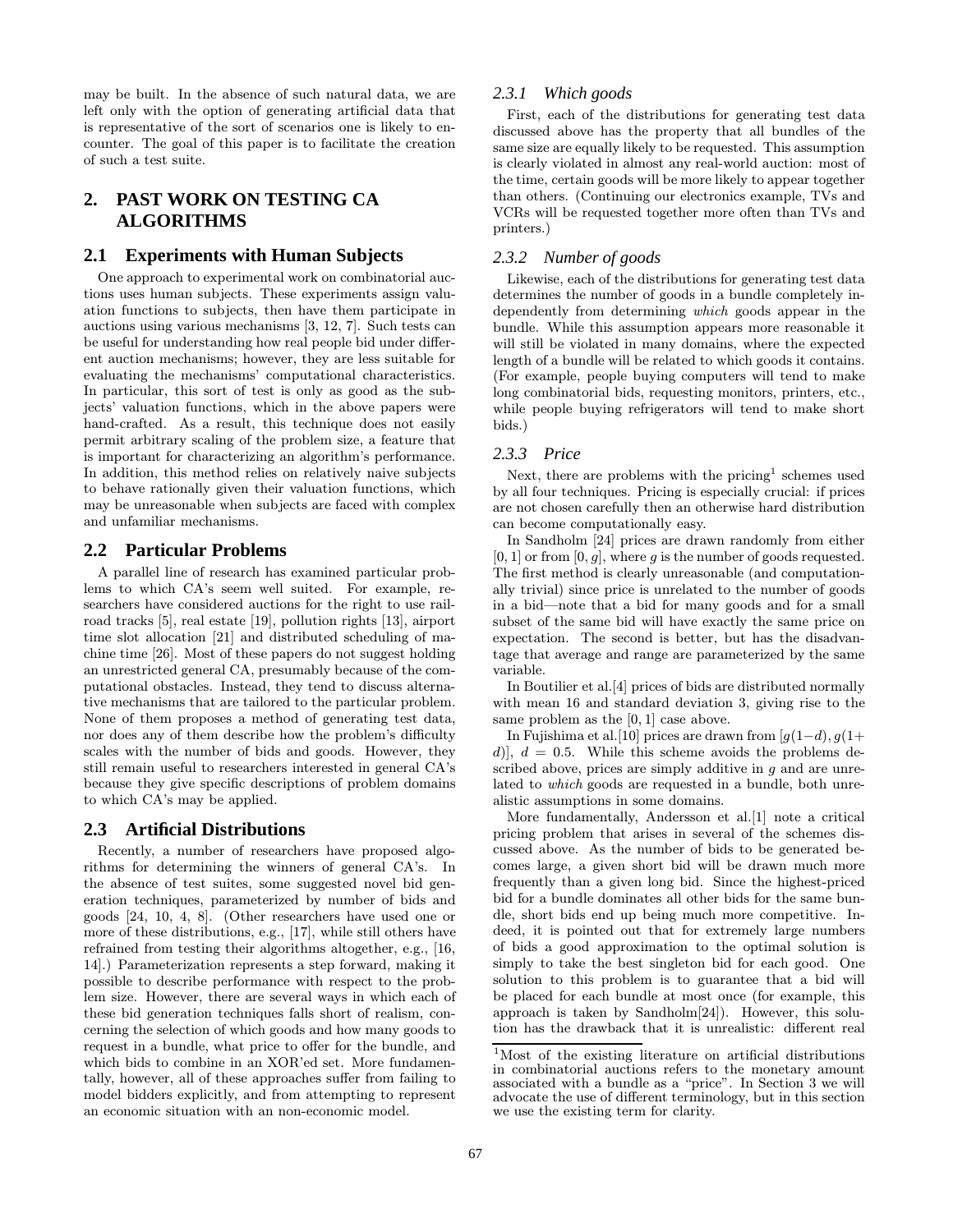bidders are likely to place bids on some of the same bundles.

Another solution to this problem is to make bundle prices superadditive in the number of goods they request—an assumption that may also be reasonable in many CA domains. A similar approach is taken by deVries and Vohra [8], who make the price for a bid a quadratic function of the prices of bids for subsets. For some domains this pricing scheme may result in too large an increase in price as a function of bundle length. The distributions presented in this paper will include a pricing scheme that may be configured to be superadditive or subadditive in bundle length, where appropriate, parameterized to control how rapidly the price offered increases or decreases as a function of bundle length.

#### *2.3.4 XOR bids*

Finally, while most of the bid-generation techniques discussed above permit bidders to submit sets of bids XOR'ed together, they have no way of generating meaningful sets of such bids. As a consequence the computational impact of XOR'ed bids has been very difficult to characterize.

## **3. GENERATING REALISTIC BIDS**

While the lack of standardized, realistic test cases does not make it impossible to evaluate or compare algorithms, it does make it difficult to know what magnitude of realworld problems each algorithm is capable of solving, or what features of real-world problems each algorithm is capable of exploiting. This second ambiguity is particularly troubling: it is likely that algorithms would be designed differently if they took the features of more realistic<sup>2</sup> bidding into account.

#### **3.1 Prices, price offers and valuations**

The term "price" has traditionally been used by researchers constructing artificial distributions to describe the amount offered for a bundle. However, this term really refers to the amount a bidder is made to pay for a bundle, which is of course mechanism-specific and is often not the same as the amount offered. Indeed, it is impossible to model bidders' price offers at all without committing to a particular auction mechanism. In the distributions described in this paper, we will assume a sealed-bid incentive-compatible mechanism, where the price offered for a bundle is equal to the bidder's valuation. Hence, in the rest of this paper, we will use the terms price offer and valuation interchangeably. Researchers wanting to model bidding behavior in other mechanisms could transform the valuation generated by our distributions according to bidders' equilibrium strategies in the new mechanism.

#### **3.2 The CATS suite**

In this paper we present CATS (Combinatorial Auction Test Suite), a suite of distributions for modeling realistic bidding behavior. This suite is grounded in previous research on specific applications of combinatorial auctions, as described in section 2.1 above. At the same time, all of our distributions are parameterized by number of goods and bids, facilitating the study of algorithm performance. This suite represents a move beyond current work on modeling bidding in combinatorial auctions because we provide an economic motivation for both the contents and the valuation of a bundle, deriving them from basic bidder preferences. In particular, in each of our distributions:

- Certain goods are more likely to appear together than others.
- The number of goods appearing in the bundle is often related to which goods appear in the bundle.
- Valuations are related to which goods appear in the bundle. Where appropriate, valuations can be configured to be subadditive, additive or superadditive in the number of goods requested.
- Sets of XOR'ed bids are constructed in meaningful ways, on a per-bidder basis.

We do not intend for this paper to stand as an isolated statement on bidding in combinatorial auctions, but rather as the beginning of a dialogue. We hope to receive many suggestions and criticisms from members of the CA community, enabling us both to update the distributions proposed here and to include distributions modeling new domains. In particular, our distributions include many parameters, for which we suggest default values. Although these values have evolved somewhat during our development of the test suite, it has not yet been possible to understand the role each parameter plays in the difficulty or realism of the resulting distribution, and our choice may be seen as highly subjective. We hope and expect to receive criticisms about these parameter values; for this reason we include a CATS version number with the defaults to differentiate them from future defaults. The suite also contains a legacy section including all bid generation techniques described above, so that new algorithms may easily be compared to previously-published results. More information on our test suite, including executable versions of our distributions for Solaris, Linux and Windows may be found at http://robotics.stanford.edu/CATS .

In section 4, below, we present distributions based on five real-world situations. For most of our distributions, the mechanism for generating bids requires first building a graph representing adjacency relationships between goods. Later, the mechanism uses the graph, generated in an economicallymotivated way, to derive complementarity properties between goods and substitutability properties for bids. Of the five real-world situations we model, the first three concern complementarity based on adjacency in (physical or conceptual) space, while the final two concern complementarity based on correlation in time. Our first example (4.1) models shipping, rail and bandwidth auctions. Goods are represented as edges in a nearly planar graph, with agents submitting an XOR'ed set of bids for paths connecting two nodes. Our second example (4.2) models an auction of real estate, or more generally of any goods over which two-dimensional adjacency is the basis of complementarity. Again the relationship between goods is represented by a graph, in this case strictly planar. In (4.3) we relax the planarity assumption from the previous example in order to model arbitrary

<sup>2</sup>Previous work characterizes hard cases for weighted set packing—equivalent to the combinatorial auction problem. Real-world bidding is likely to exhibit various regularities, however, as discussed throughout this paper. A data set designed to include the same regularities may be more useful for predicting the performance of an algorithm in a realworld auction.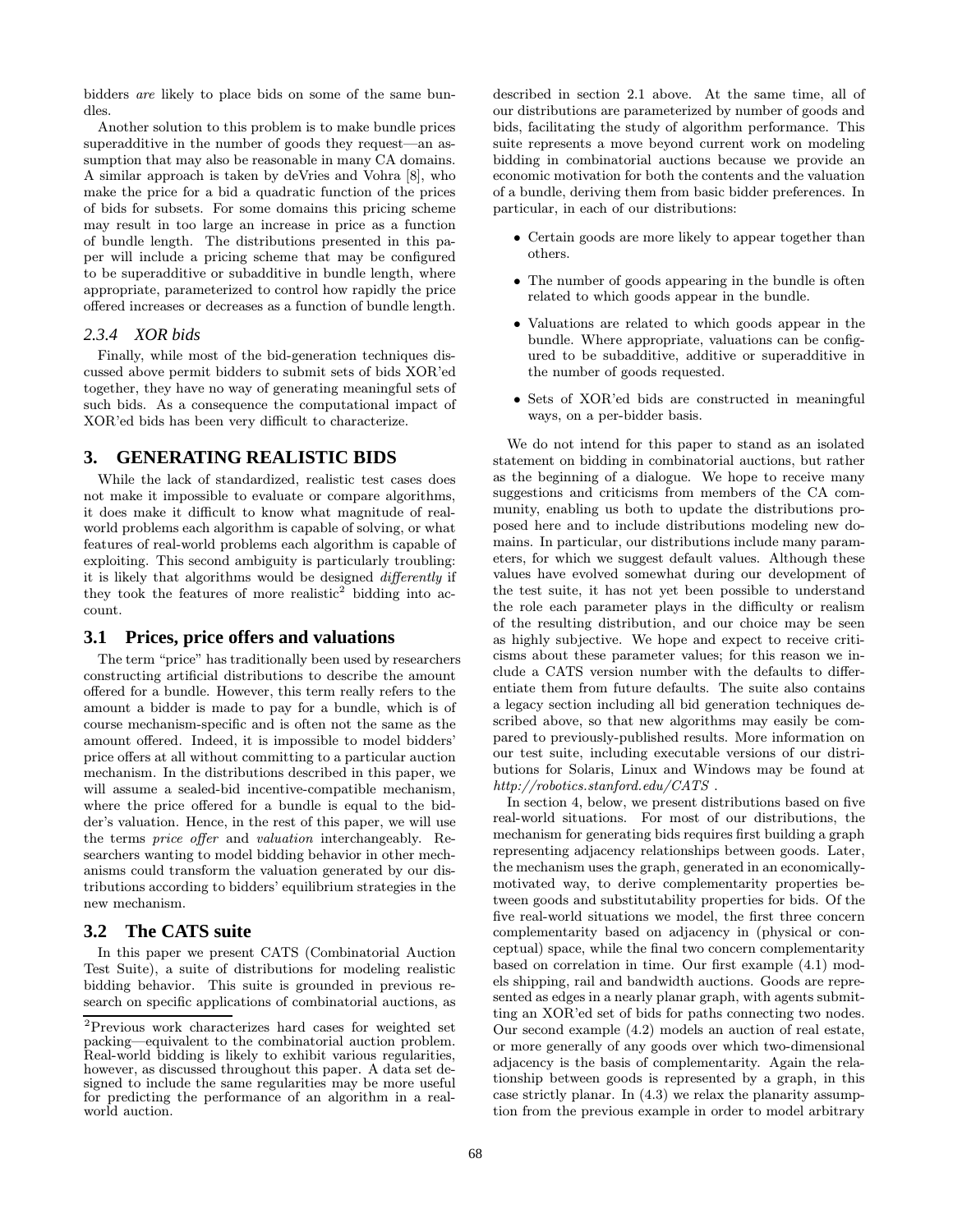complementarities between discrete goods such as electronics parts or collectables. Our fourth example (4.4) concerns the matching of time-slots for a fixed number of different goods; this case applies to airline take-off and landing rights auctions. In (4.5) we discuss the generation of bids for a distributed job-shop scheduling domain, and also its application to power generation auctions. Finally, in (4.6), we provide a legacy suite of bid generation techniques, including all those discussed in (2.3) above.

In the description of the distributions that follow, let  $rand(a, b)$  represent a real number drawn uniformly from  $[a, b]$ . Let rand int $(a, b)$  represent a random integer drawn uniformly from the same interval. With respect to a given graph, let  $e(x, y)$  represent the proposition that an edge exists between nodes  $x$  and  $y$ . Denote the number of goods in a bundle  $B$  as  $|B|$ . The statement a good  $g$  is in a bundle B means that  $g \in B$ . All of the distributions presented here are parameterized by the number of goods (num goods) and number of bids (*num bids*).

# **4. CATS IN DETAIL**

#### **4.1 Paths in Space**

There are many real-world problems involving bidding on paths in space. Generally, this class may be characterized as the problem of purchasing a connection between two points. Examples include truck routes [23], natural gas pipeline networks [20], network bandwidth allocation, and the right to use railway tracks [5].<sup>3</sup> In particular, spatial path problems consist of a set of points and accessibility relations between them. Although the distribution we propose may be configured to model bidding in any of the above domains, we will use the railway domain as our motivating example since it is both intuitive and well-understood.

More formally, we will represent this railroad auction by a graph in which each node represents a location on a plane, and an edge represents a connection between locations. The goods at auction are therefore the edges of the graph, and bids request a set of edges that form a path between two nodes. We assume that no bidder will desire more than one path connecting the same two nodes, although the bidder may value each path differently.

#### *4.1.1 Building the Graph*

The first step in modeling bidding behavior for this problem is determining the graph of spatial and connective relationships between cities. One approach would be to use an actual railroad map, which has the advantage that the resulting graph would be unarguably realistic. However, it would be difficult to find a set of real-world maps that could be said to exhibit a similar sort of connectivity and would encompass substantial variation in the number of cities. Since scalability of input data is of great importance



Figure 1: Sample Railroad Graph

to the testing of new CA algorithms, we have chosen to propose generating such graphs randomly. Our technique for generating graphs has various parameters that may be adjusted as necessary; in our opinion it produces realistic graphs with the recommended settings. Figure 1 shows a representative example of a graph generated using our technique.

We begin with *num cities* nodes randomly placed on a plane. We add edges to this graph, G, starting by connecting each node to a fixed number of its nearest neighbors. Next, we iteratively consider random pairs of nodes and examine the shortest path connecting them, if any. To compare, we also compute various alternative paths that would require one or more edges to be added to the graph, given a penalty proportional to distance for adding new edges. (We do this by considering a complete graph  $C$ , an augmentation of  $G$ with new edges weighted to reflect the distance penalty.) If the shortest path involves new edges—despite the penalty then the new edges (without penalty) are added to  $G$ , and replace the existing edges in  $C$ . This process models our simplifying assumption that there will exist uniform demand for shipping between any pair of cities, though of course it does not mimic the way new links would actually be added to a rail network. Our technique produces slightly non-planar graphs—graphs on a plane in which edges occasionally cross at points other than nodes. We consider this to be reasonable, as the same phenomenon may be observed in real-world rail lines, highways, network wiring, etc. Determining the "reasonableness" of a graph is of course a subjective task unless more quantitative metrics are used to assess quality; we see the identification and application of such metrics (for this and other distributions) as an important topic for future work.

#### *4.1.2 Generating Bids*

Given a map of cities and the connectivity between them, there is the orthogonal problem of modeling bidding itself. We propose a method which generates a set of substitutable bids from a hypothetical agent's point of view. We start with the value to an agent for shipping from one city to another and with a shipping cost which we make equal to the Euclidean distance between the cities. We then place XOR bids on all paths on which the agent would make a profit (i.e., those paths where  $utility-cost > 0$ ). The path's value is random, in (parameterized) proportion to the Euclidean distance between the chosen cities. Since the shipping cost is the Euclidean distance between two cities, we use this as

<sup>3</sup>Electric power distribution is a frequently discussed real world problem which seems superficially similar to the problems discussed here. However, many of the complementarities in this domain arise from physical laws governing power flow in a network. Consideration of these laws becomes very complex in networks of interesting size. Also, because these laws are taken into account during the construction of power networks, the networks themselves are difficult to model using randomly generated graphs. For these reasons, we do not attempt to model this domain.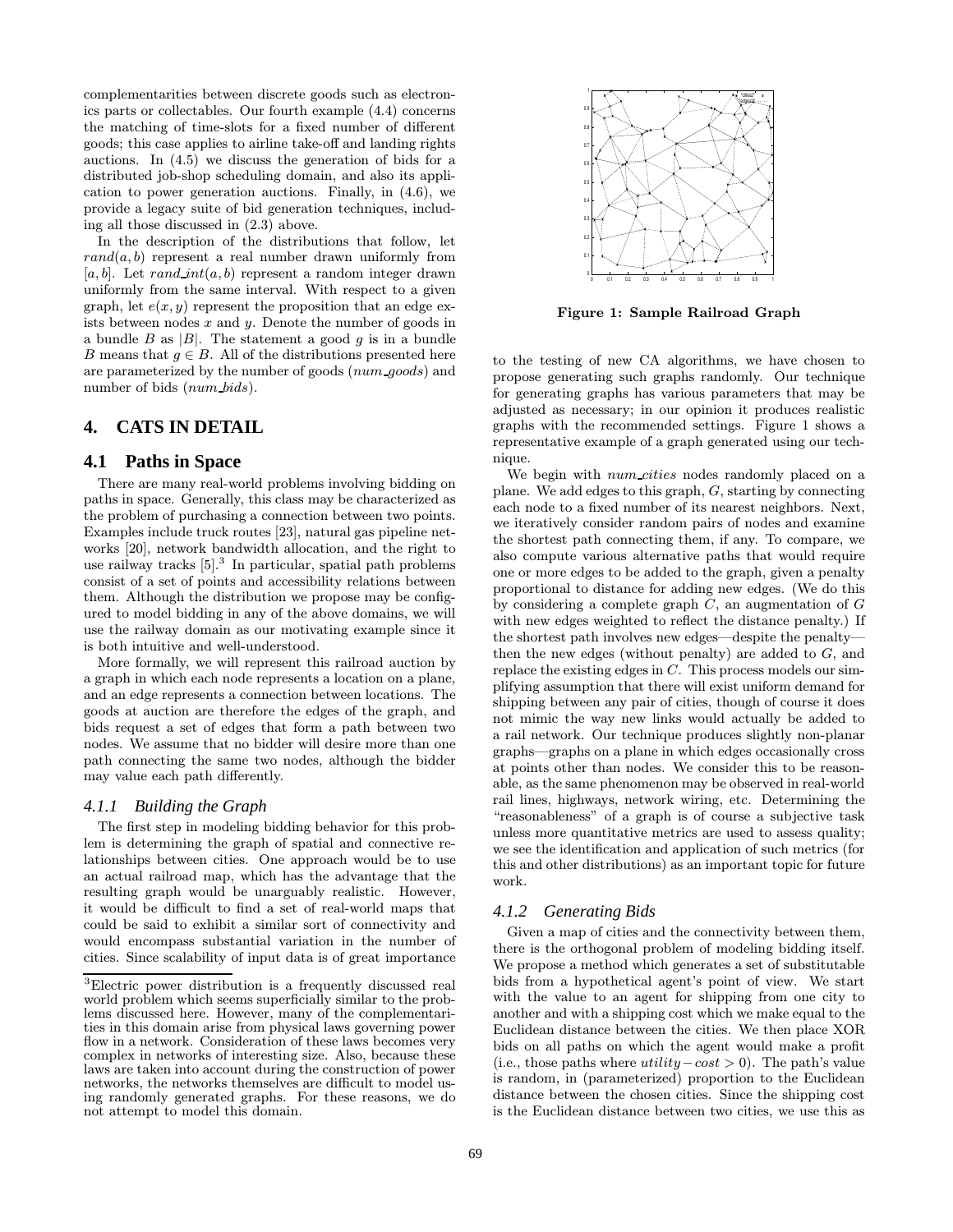Let  $num\_cities = f(num\_goods)$ Randomly place nodes (cities) on a unit box Connect each node to its initial connections nearest neighbors For  $i = 1$  to num building paths:  $C = G$ For every pair of nodes  $n_1, n_2 \in G$  where  $\neg e(n_1, n_2)$ : Add an edge to  $C$  of length  $building\_penalty \cdot$  $Euclidean\ distance(n_1, n_2)$ Choose two nodes at random, and find the shortest path between them in  $C$ If shortest path uses edges that do not exist in  $G$ : For every such pair of nodes  $n_1, n_2 \in G$  add an edge to G with length  $Euclidean\_distance(n_1, n_2)$ End If End For If total number of edges in  $G \neq num\_{goods}$ , restart

### Figure 2: Graph-Building Technique

While  $num\_generated\_bids < num\_bids$ :

```
Randomly choose two nodes, n_1 and n_2d = rand(1, shipping\_cost\_factor)cost = Euclidean\ distance(city_1, city_2)value = d \cdot Euclidean\_distance(city_1, city_2)Make XOR bids of value - cost on every path
       from city_1 to city_2 with cost < valueIf there are more than max\_bid\_set\_size such
       paths, bid on the max bid set size paths
       that maximize value - cost.
End While
```
#### Figure 3: Bid-Generation Technique

the lower bound for value as well, since only bidders with such valuations would actually place bids.

Note that this distribution, and indeed all others presented in this paper, may generate slightly more than  $num\_bids$ bids. In our experience CA optimization algorithms tend not to be highly sensitive in the number of bids, so we judged it more important to build economically sensible sets of substitutable bids. When generating a precise number of bids is important, an appropriate number of bids may be removed after all bids have been generated so that the total will be met exactly.

Note that 1 is used as a lower bound for d because any bidder with  $d < 1$  would find no profitable paths and therefore would not bid.

This is CATS 1.0 problem 1. CATS default parameters: *initial connections* = 2, *building penalty* = 1.7, num building paths  $=$  num cities<sup>2</sup>/4, shipping cost factor = 1.5, max bid set size = 5, and  $f(num\_qoods) = 0.529689 * NUMGOOD + 3.4329.$ 

#### *4.1.3 Multi-Unit Extensions: Bandwidth Allocation, Commodity Flow*

This model may also be used to generate realistic data for multi-unit CA problems such as network bandwidth allocation and general commodity flow. The graph may be created as above, but with a number of units (capacity) assigned to each edge. Likewise, the bidding technique re-

```
Place nodes at integer vertices (i, j) in a
 plane, where 1 \leq i, j \leq \lceil \sqrt{(num\_goods)} \rceilFor each node n:
     If n is on the edge of the map
           Connect n to as many hv-neighbors as
             possible
     Else
           If rand(0, 1) \leq three prob
                 Connect n to a random set of
                  three of its four hv-neighbors
           Else
                 Connect n to all four of its
                  hv-neighbors
           While rand(0, 1) \leq additional\_neighbor:
                 Connect q to one of its
                  d-neighbors, provided that the
                  new diagonal edge will not
                  cross another diagonal edge
           End While
```
End For

#### Figure 4: Graph-Building Technique

mains unchanged except for the assignment of a number of units to each bid.

#### **4.2 Proximity in Space**

There is a second broad class of real-world problems in which complementarity arises from adjacency in two-dimensional space. An intuitive example is the sale of adjacent pieces of real estate [19]. Another example is drilling rights, where it is much cheaper for an (e.g.) oil company to drill in adjacent lots than in lots that are far from each other. In this section, we first propose a graph-generation mechanism that builds a model of adjacency between goods, and then describe a technique for generating realistic bids on these goods. Note that in this section nodes of the graph represent the goods at auction, while edges represent the adjacency relationship.

#### *4.2.1 Building the Graph*

There are a number of ways we could build an adjacency graph. The simplest would be to place all the goods (locations, nodes) in a grid, and connect each to its four neighbors. We propose a slightly more complex method in order to permit a variable number of neighbors per node (equivalent to non-rectangular pieces of real estate). As above we place all goods on a grid, but with some probability we omit a connection between goods that would otherwise represent vertical or horizontal adjacency, and with some probability we introduce a connection representing diagonal adjacency. (We call horizontally- or vertically-adjacent nodes hv-neighbors and diagonally-adjacent nodes d-neighbors.)

Figure 5 shows a sample real estate graph, generated by the technique described in Figure 4. Nodes of the graph are shown with asterisks, while edges are represented by solid lines. The dashed lines show one set of property boundaries that would be represented by this graph. Note that one node falls inside each piece of property, and that two pieces of property border each other iff their nodes share an edge.

#### *4.2.2 Generating Bids*

To model realistic bidding behavior, we generate a set of common values for each good, and private values for each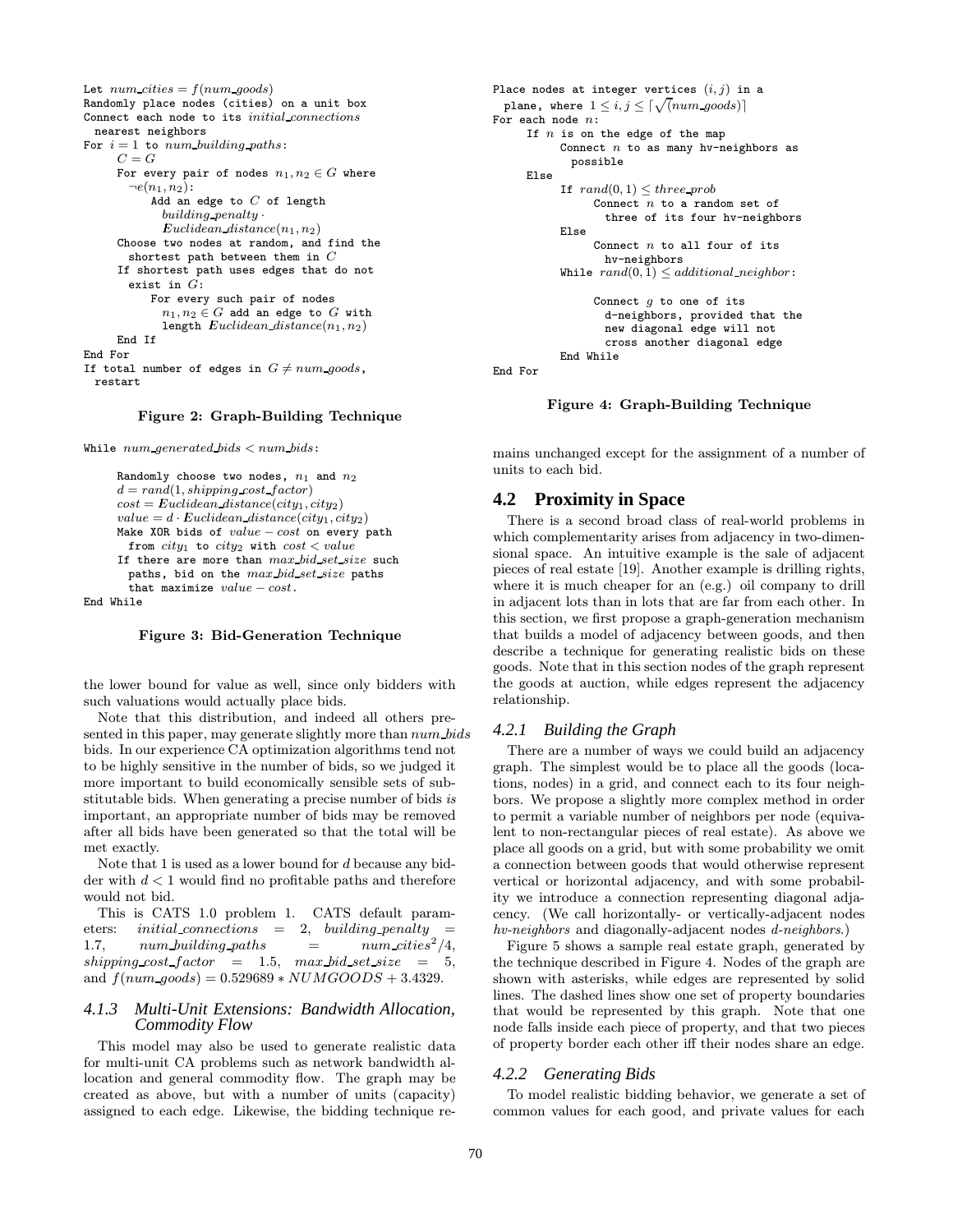

Figure 5: Sample Real Estate Graph

good for each bidder. The common value represents the appraised or expected resale value of each individual good. The private value represents how much one particular bidder values that good, as an offset to the common value (e.g., a private value of 0 for a good represents agreement with the common value). These private valuations describe a bidder's preferences, and so they are used to determine both a value for a given bid and the likelihood that a bidder will request a bundle that includes that good. There are two additional components to each bidder's preferences: a minimum total common value, and a budget. The former reflects the idea that a bidder may only wish to acquire goods of a certain recognized value. The latter reflects the fact that a bidder may not be able to afford every bundle that is of interest to him.

To generate bids, we first add a random good, weighted by a bidder's preferences, to the bidder's bid. Next, we determine whether another good should be added by drawing a value uniformly from [0,1], and adding another good if this value is smaller than a threshold. This is equivalent to drawing the number of goods in a bid from a decay distribution.<sup>45</sup> We must now decide which good to add. First we allow a small chance that a new good will be added uniformly at random from the set of goods, without the requirement that it be adjacent to a good in the current bundle B . (This permits bundles requesting unconnected regions of the graph: for example, a hotel company may only wish to build in a city if it can acquire land for two hotels on opposite sides of the city.) Otherwise, we select a good from the set of nodes bordering the goods in B. The probability that some adjacent good  $n_1$  will be added depends on how many edges  $n_1$  shares with the current bundle, and on the bidder's relative private valuations for  $n_1$  and  $n_2$ . For example, if nodes  $n_1$  and

```
Routine Add Good to Bundle(bundle B)
      If rand(0, 1) \leq jump\_prob:
            Add a good g \notin b to B, chosen
              uniformly at random
      Else:
             Compute s = \sum_{x \notin B, y \in B, e(x,y)} pn(x) [pn()is defined below]
            Choose a random node x \notin B from the
               distribution \sum_{y\in B, e(x,y)} \frac{p n(x)}{s}Add x to BEnd If
End Routine
```
#### Figure 6: Add Good to Bundle for Spatial Proximity

 $n_2$  are each connected to  $B$  by one edge, and the private valuation for  $n_1$  is twice that for  $n_2$  then the probability of adding  $n_1$  to B,  $p(n_1)$ , is  $2p(n_2)$ . Further, if  $n_1$  has 3 edges to nodes in B while  $n_2$  is connected to B by only 1 edge, and the goods have equivalent private values, then  $p(n_1)=3p(n_2)$ . Once we have determined all the goods in a bundle we set the price offered for the bundle, which depends on the sum of common and private valuations for the goods in the bundle, and also includes a function that is superadditive (with our parameter settings) in the number of goods.<sup>6</sup> Finally, we generate additional bids that are substitutable for the original bid, with the constraint that each bid in the set requests at least one good from the original bid.

This is CATS 1.0 problem 2. CATS default parameters: three prob = 1.0, additional neighbor = 0.2,  $max\_qood\_value = 100$ ,  $max\_\text{substitutable\_bids} = 5$ , additional location = 0.9, jump prob = 0.05, additivity = 0.2, deviation = 0.5, budget  $factor = 1.5$ , resale  $factor =$ 0.5, and  $S(n) = n^{1+additivity}$ . Note that *additivity* = 0 gives additive bids, and  $additivity < 0$  gives sub-additive bids.

#### *4.2.3 Spectrum Auctions*

A related problem is the auction of radio spectrum, in which a government sells the right to use specific segments of spectrum in different geographical areas $[18, 2]$ .<sup>7</sup> It is possible to approximate bidding behavior in spectrum auctions by making the assumption that all complementarity arises from spatial proximity.<sup>8</sup> In this case, our spatial proximity model can also be used to generate realistic bidding distributions for spectrum auctions. The main difference between this problem and the real estate problem is that in a spectrum auction each good may have multiple units (frequency bands) for sale. It is insufficient to model this as a multiunit CA problem, however, if bidders have the constraint that they want the same frequency in each region. $9$  Instead,

<sup>4</sup>We use Sandholm's [24] term "decay" here, though the distribution goes by various names—for a description of the distribution please see Section  $4.6.1$ .

<sup>&</sup>lt;sup>5</sup>There are two reasons we use a decay distribution here. First, we expect that most bids will request small bundles; a uniform distribution, on the other hand, would be expected to have the same number of bids for bundles of each cardinality. Also, bids for large bundles will often be computationally easier for CA algorithms than bids for small bundles, because choosing the former more highly restricts the future search. Second, we require a distribution where the expected bundle size is unaffected by changes in the total number of goods. Some other distributions, such as uniform and binomial, do not have this property.

<sup>6</sup>Recall the discussion in Section *2.3.3* motivating the use of superadditive valuations.

<sup>7</sup>Spectrum auctions have not historically been formulated as general CA's, but the possibility of doing so is now being explored.

<sup>8</sup>This assumption would be violated, for example, if some bidders wanted to secure some spectrum in all metropolitan areas. Clearly the problem of realistic test data for spectrum auctions remains an area for future work.

<sup>9</sup>To see why this cannot be modeled as a multi-unit CA, consider an auction for three regions with two units each, and three bidders each wanting one unit of two goods. In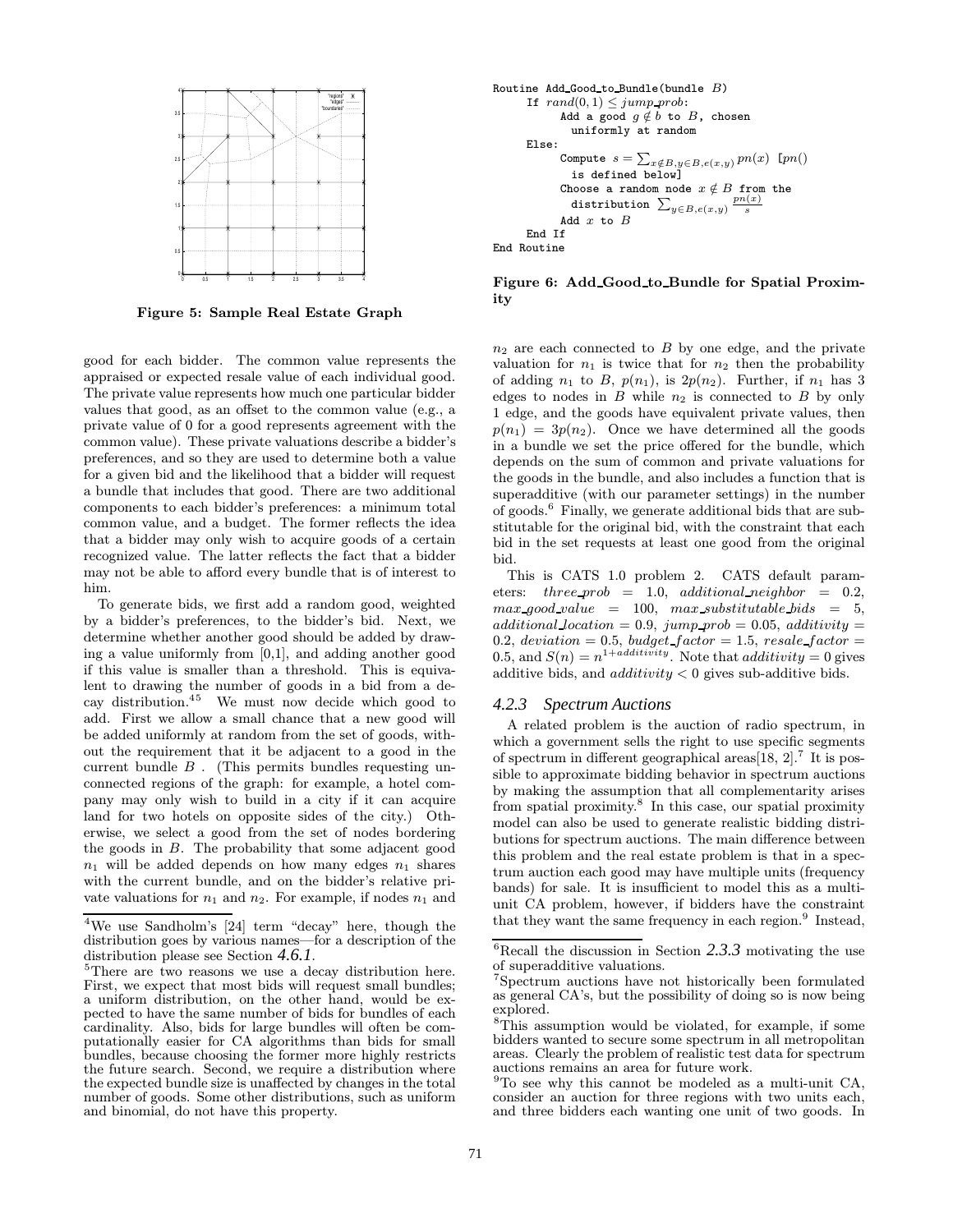For all  $g, c(g) = rand(1, max\_good\_value)$ While  $num\_generated\_bids < num\_bids$ :

For each good, reset  $p(g) = rand(-deviation \; \cdot \;$  $max\_good\_value, deviation + max\_good\_value)$  $p n(g) = \frac{p(g) + deviation \, max \, good \, value}{2 \, deviation \, max \, good \, value}$ 2·deviation·max good value Normalize  $pn(g)$  so that  $\sum_g pn(g)=1$  $B = \{\}$ Choose a node  $g$  at random, weighted by  $pn()$ , and add it to  $B$ While  $rand(0, 1) \leq additional\_location$  $Add\_Good\_to\_Bundle(B)$  $value(B) = \sum_{x \in B} (c(x) + p(x)) + S(|B|)$ If  $value(B) \leq 0$  on  $B$ , restart bundle generation for this bidder Bid  $value(B)$  on  $B$  $budget = budget\_factor \cdot value(B)$  $min\_resale\_value = resale\_factor \cdot \sum_{x \in B} c(x)$ Construct substitutable bids. For each good  $g_i \in B$ : Initialize a new bundle,  $B_i = \{g_i\}$ While  $|B_i| < |B|$ : Add Good to Bundle $(B_i)$ Compute  $c_i = \sum_{x \in B_i} c(x)$ End For Make XOR bids on all  $B_i$  where  $0 \le value(B) \le budget$  and  $c_i \geq min\_resale\_value.$ If there are more than max substitutable bids such bundles, bid on the  $max\_substitutable\_bids$  bundles having the largest  $value$ End While

Figure 7: Bid-Generation Technique

the problem can be modeled with multiple distinct goods per node in the graph, and bids constructed so that all nodes added to a bundle belong to the same 'frequency'. With this method, it is also easy to incorporate other preferences, such as preferences for different types of goods. For instance, if two different types of frequency bands are being sold, one 5 megahertz wide and one 2.5 megahertz wide, an agent only wanting 5 megahertz bands could make substitutable bids for each such band in the set of regions desired (generating the bids so that the agent will acquire the same frequency in all the regions).

The scheme for generating price offers used in our real estate example may be inappropriate for the spectrum auction domain. Research indicates that while price offers will still tend to be superadditive, this superadditivity may be quadratic in the population of the region rather than exponential in the number of regions [2]. CATS includes a quadratic pricing option that may be used with this problem, in which the common value term above is used as a measure of population. Please see the CATS documentation for more details.

## **4.3 Arbitrary Relationships**

Sometimes complementarities between goods will not be as universal as geographical adjacency, but some kind of regBuild a fully-connected graph with one node for each good Label each edge from  $n_1$  to  $n_2$  with a weight  $d(n_1, n_2) = rand(0, 1)$ 

#### Figure 8: Graph-Building Technique

```
Routine Add Good to Bundle(bundle B)
       Compute s = \sum_{x \notin b, y \in B} d(x, y) \cdot pn(x)Choose a random node x \notin B from the
         distribution \sum_{y\in B} d(x,y)\cdot \frac{pn(x)}{s}Add x to BEnd Routine
```
#### Figure 9: Routine Add Good to Bundle for Arbitrary Relationships

ularity in the complementarity relationships between goods will still exist. Consider an auction of different, indivisible goods, e.g. for semiconductor parts or collectables, or for distinct multi-unit goods such as the right to emit some quantity of two different pollutants produced by the same industrial process. In this section we discuss a general way of modeling such arbitrary relationships.

#### *4.3.1 Building the Graph*

We express the likelihood that a particular pair of goods will appear together in a bundle as being proportional to the weight of the appropriate edge of a fully-connected graph. That is, the weight of an edge between  $n_1$  and  $n_2$  is proportional to the probability that, having only  $n_1$  in our bundle, we will add  $n_2$ . Weights are only proportional to probabilities because we must normalize the sum of all weights from a given good to 1 in order to calculate a probability.

#### *4.3.2 Generating Bids*

Our technique for modeling bidding is a generalization of the technique presented in the previous section. We choose a first good and then proceed to add goods one by one, with the probability of each new good being added depending on the current bundle. Note that, since in this section the graph is fully-connected, there is no need for the 'jumping' mechanism described above. The likelihood of adding a new good g to bundle B is proportional to  $\sum_{y \in B} d(x, y) \cdot p_i(x)$ . The first term  $d(x, y)$  represents the likelihood (independent of a particular bidder) that goods  $x$  and  $y$  will appear in a bundle together; the second,  $p_i(x)$ , represents bidder i's private valuation of the good  $x$ . We implement this new mechanism by changing the routine  $Add\_Good\_to\_Bundle($ . We are thus able to use the same techniques for assigning a value to a bundle, as well as for determining other bundles with which it is substitutable.

This is CATS 1.0 problem 3. CATS default parameters:  $max_{q} good\_value = 100$ ,  $additional_{q}ood = 0.9$ ,  $max\_substitutable\_bids = 5$ ,  $additivity = 0.2$ ,  $deviation =$ 0.5, budget factor = 1.5, resale factor = 0.5, and  $S(n)$  =  $n^{1+additivity}$ 

#### *4.3.3 Multi-Unit Pollution Rights Auctions: Future Work*

Bidding in pollution-rights auctions[18, 13] may be modeled through a multi-unit generalization of the technique presented in this section. In such auctions, the government sells companies the right to generate specific amounts of

the optimal allocation,  $b_1$  gets 1 unit of  $g_1$  and 1 unit of  $g_2$ ,  $b_2$  gets 1 unit of  $g_2$  and 1 unit of  $g_3$ , and  $b_3$  gets 1 unit of  $g_3$ and 1 unit of  $g_1$ . In this example there is no way of assigning frequencies to the units so that each bidder gets the same frequency in both regions.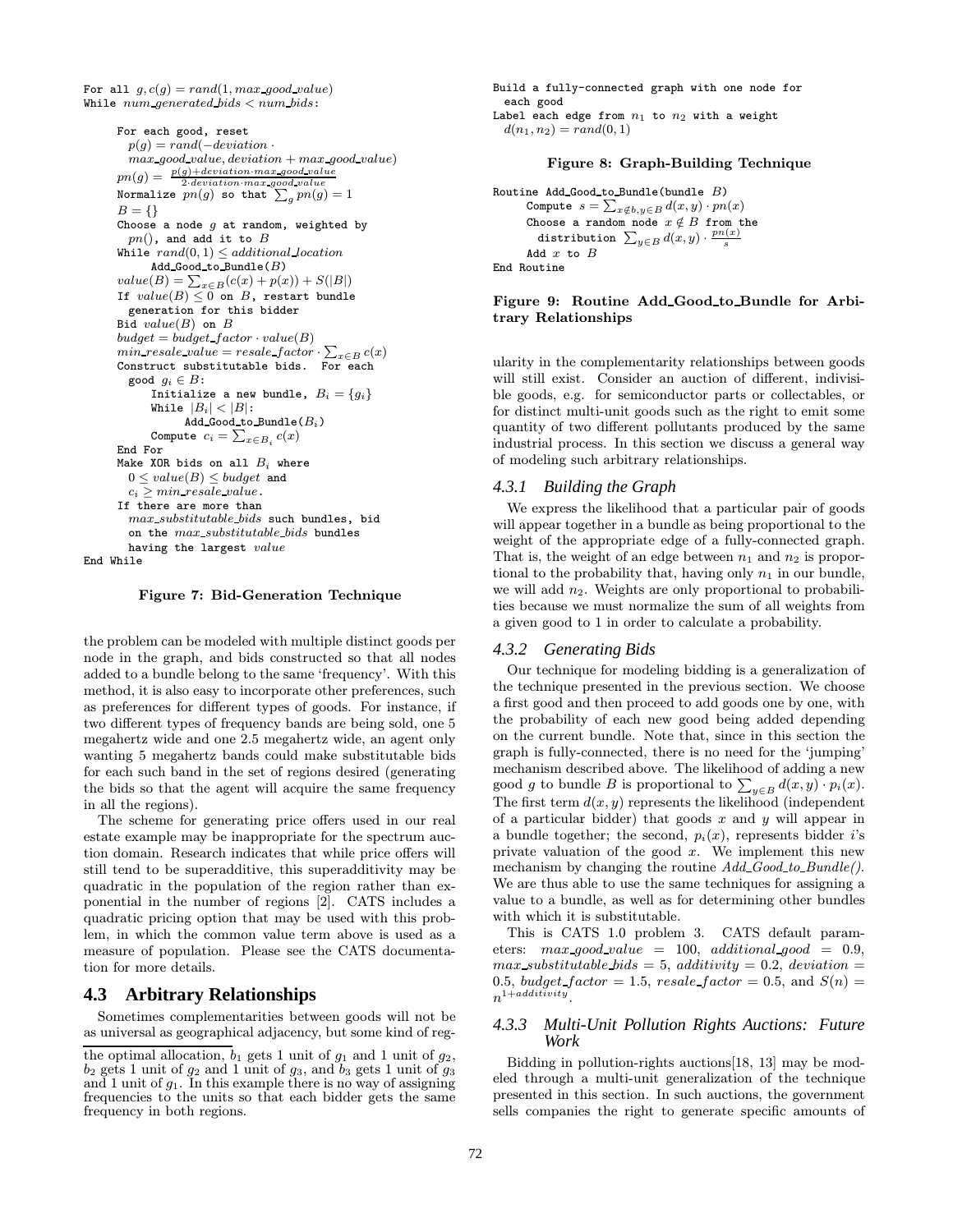some pollutant. In the United States, though these auctions are widely used, sulfur-dioxide is the only chemical for which they are the primary method of control. Current US pollution-rights auctions may therefore be modeled as single good multi-unit auctions. If the government were to conduct pollution rights auctions for multiple pollutants in the future, however, bidding would be best-represented as a multi-unit 'Arbitrary Complementarity' problem. The problem belongs to this class because some sets of pollutants are more likely to be produced than others, yet the relationship between pollutants can not be modeled through any notion of adjacency. Should such auctions become viable in the future, we hope that a pollution-rights distribution will be added to CATS .

## **4.4 Temporal Matching**

We now consider real-world domains in which complementarity arises from a temporal relationship between goods. In this section we discuss matching problems, in which corresponding time slices must be secured on multiple resources. The general form of temporal matching includes m sets of resources, in which each bidder wants 1 time slice from each of  $j \leq m$  sets subject to certain constraints on how the times may relate to one another (e.g., the time in set 2 must be at least two units later than the time in set 3). Here we concern ourselves with the problem in which  $j = 2$ , and model the problem of airport take-off and landing rights. Rassenti et al. [21] made the first study of auctions in this domain. The problem has been the topic for much other work; in particular [11] includes detailed experiments and an excellent characterization of bidder behavior.

The airport take-off and landing problem arises because certain high-traffic airports require airlines to purchase the right to take off or land during a given time slice. However, if an airline buys the right for a plane to take off at one airport then it must also purchase the right for the plane to land at its destination an appropriate amount of time later. Thus, complementarity exists between certain pairs of goods, where goods are the right to use the runway at a particular airport at a particular time. Substitutable bids are different departure/arrival packages; therefore bids will only be substitutable within certain limits.

#### *4.4.1 Building the Graph*

Departing from our graph-based approach above, we ground this example in the real map of high-traffic US airports for which the Federal Aviation Administration auctions take-off and landing rights, described in [11]. These are the four busiest airports in the United States: La Guardia International, Ronald Reagan Washington National, John F. Kennedy International, and O'Hare International. This map is shown below.

We chose not to use a random graph in this example because the number of bids and goods is dependent on the number of bidders and time slices at the given airports; it is not necessary to modify the number of airports in order to vary the problem size. Thus,  $num\_cities = 4$  and  $num\_times = |num\_goods/num\_cities|.$ 

#### *4.4.2 Generating Bids*

Our bidding mechanism presumes that airlines have a certain tolerance for when a plane can take off and land



Figure 10: Map of Airport Locations

(early takeoff deviation, late takeoff deviation,

early land deviation, late land deviation), as related to their most preferred take-off and landing times (start time, start time  $+$  min flight length). We generate bids for all bundles that fit these criteria. The value of a bundle is derived from a particular agent's utility function. We define a utility  $u_{max}$  for an agent, which corresponds to the utility the agent receives for flying from  $city_1$  to  $city_2$  if it receives the ideal takeoff and landing times. This utility depends on a common value for a time slot at the given airport, and deviates by a random amount. Next we construct a utility function which reduces  $u_{max}$  according to how late the plane will arrive, and how much the flight time deviates from optimal.

```
Set the average valuation for each city's
  \texttt{airport:} \quad \textit{cost}(\textit{city}) = \textit{rand}(0, \textit{max\_airport\_value})Let max_l = length of longest distance between
  any two cities
While num\_generated\_bids < num\_bids:
```

```
Randomly select city_1 and city_2 where
        e(city_1, city_2)l = distance(city_1, city_2)min\_flight\_length =round(longest\_flight\_length \cdot \frac{1}{max\_l})start time =rand.int(1, num\_times - min\_flight\_length)dev = rand(1 - deviation, 1 + deviation)Make substitutable (XOR) bids. For
        takeoff =max(1, start\_time - early\_takeoff\_deviation)to min(num\_times, start\_time +late\_takeoff\_deviation):For land = takeoff + min\_flight length
              to
              min(start\_time + min\_flight\_length +late land deviation, num times):
                  amount\_late =min(land - (start\_time +min\_flight\_length), 0)
                  delay =land-takeoff-min\_flight\_lengthBid dev \cdot (cost(city_1) + cost(city_2)) \cdot<br>delay coef f^{delay}.
                    amount\_late\_coeff^{amount\_late} {\color{red} for}takeoff at time \emph{takeoff} at
                    city_1 and landing at time land
                    at city2
            End For
      End For
End While
```
Figure 11: Bid-Generation Technique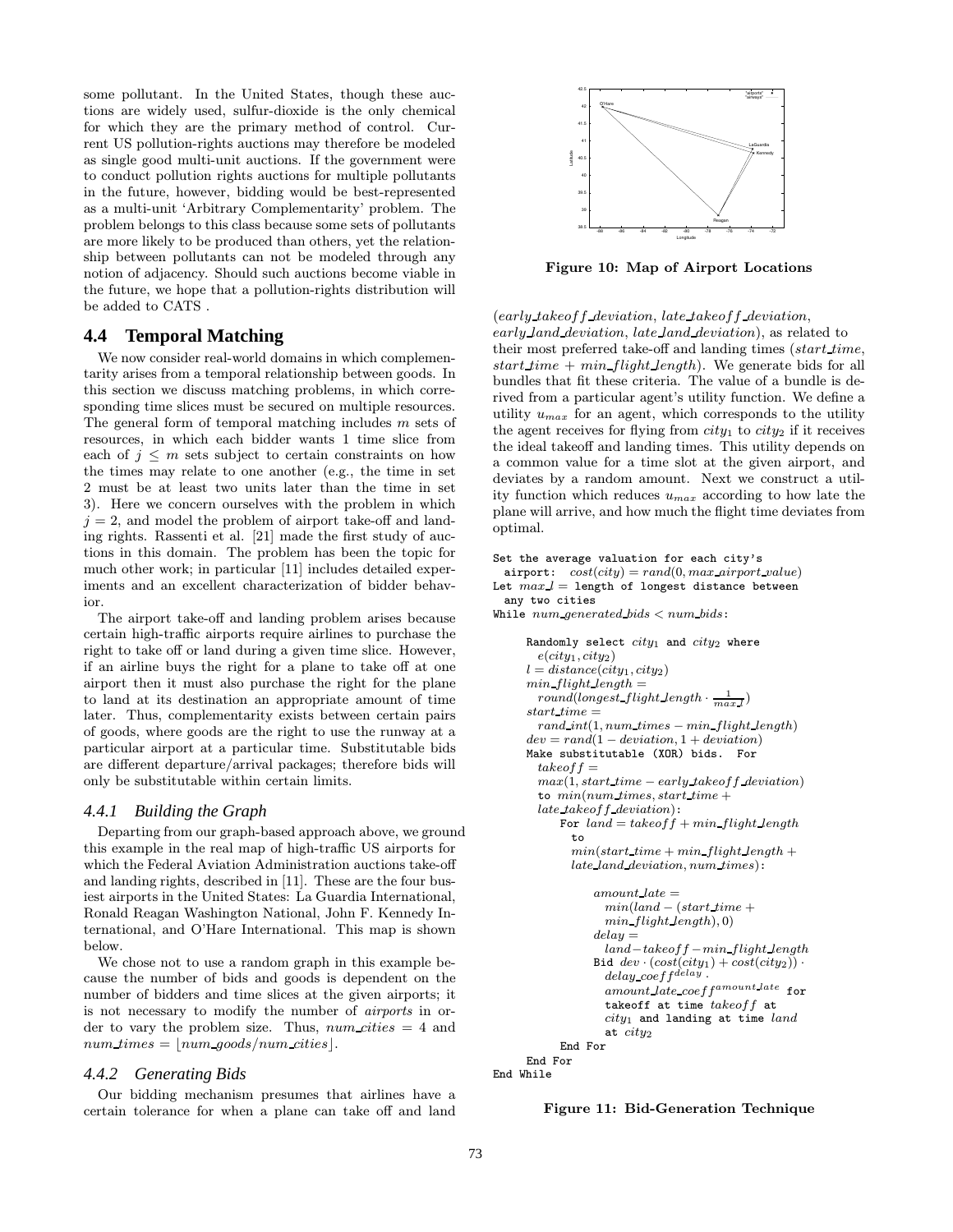This is CATS 1.0 problem 4. CATS default parameters:  $max\_ airport\_value = 5, longest\_flight\_length = 10,$  $deviation = 0.5, early\_takeoff\_deviation = 1,$  $late\_takeoff\_deviation = 2, early\_land\_deviation =$ 1, *late land deviation* = 2, *delay coeff* = 0.9, and amount late  $\cos f f = 0.75$ .

## **4.5 Temporal Scheduling**

Wellman et al. [26] proposed distributed job-shop scheduling with one resource as a CA problem. We provide a distribution that mirrors this problem. While there exist many algorithms for solving job-shop scheduling problems, the distributed formulation of this problem places it in an economic context. In the problem formulation from Wellman et al., a factory conducts an auction for time-slices on some resource. Each bidder has a job requiring some amount of machine time, and a deadline by which the job must be completed. Some jobs may have additional, later deadlines which are less desirable to the bidder and so for which the bidder is willing to pay less.

#### *4.5.1 Generating Bids*

In the CA formulation of this problem, each good represents a specific time-slice. Two bids are substitutable if they constitute different possible schedules for the same job. We determine the number of deadlines for a given job according to a decay distribution, and then generate a set of substitutable bids satisfying the deadline constraints. Specifically, let the set of deadlines of a particular job be  $d_1 < \cdots < d_n$ and the value of a job completed by  $d_1$  be  $v_1$ , superadditive in the job length. We define the value of a job completed by deadline  $d_i$  as  $v_i = v_1 \cdot \frac{d_1}{d_i}$ , reflecting the intuition that the decrease in value for a later deadline is proportional to its 'lateness'.

Note that, like Wellman et al., we assume that all jobs are eligible to be started in the first time-slot. Our formulation of the problem differs in only one respect—we consider only allocations in which jobs receive continuous blocks of time. However, this constraint is not restrictive because for any arbitrary allocation of time slots to jobs there exists a new allocation in which each job receives a continuous block of time and no job finishes later than in the original allocation. (This may be achieved by numbering the winning bids in increasing order of scheduled end time, and then allocating continuous time-blocks to jobs in this order. Clearly no job will be rescheduled to finish later than its original scheduled time.) Note also that this problem cannot be translated to a trivial one-good multi-unit CA problem because jobs have different deadlines.

This is CATS 1.0 problem 5. CATS default parameters: deviation =  $0.5$ , prob additional deadline =  $0.9$ , additivity = 0.2, and  $maxLength = 10$ . Note that we propose a constant maximum job length, because the length of time a job requires should not depend on the amount of time the auctioneer makes available.

## *4.5.2 Multi-Unit Power Generation Auctions: Future Work*

The problem of scheduling power generation is superficially similar to the job-shop scheduling problem described above. In these auctions, electrical power generation companies bid to produce a certain quantity of power for each While  $num\_generated\_bids < num\_bids$ :

```
l = rand int(1, max lenath)d_1 = rand\_int(l, num\_goods)dev = rand(1 - deviation, 1 + deviation)cur\_max deadline = 0new_d = d_1To generate substitutable (XOR) bids. Do:
            Make bids with price offered
              d = dev \cdot l^{1+additivity} \cdot d_1 / new\_d for all
              blocks [start, end] where start \geq 1,
              end \leq new d, end > cur\_max\_deadline,
              end - start = lcur<sub>max</sub> deadline = new<sub>d</sub>
            new_d = rand\_int(cur\_max_d=idealline +1, num\_qoods)While rand(0, 1) \le prob-additional\_deadlineEnd While
```
#### Figure 12: Bid-Generation Technique

hour of the day. This new problem differs from job-shop scheduling primarily because different kinds of power plants will exhibit very different utility functions, considering different sorts of goods to be complementary. For example, some plants will want to produce for long blocks of time (because they have startup and shutdown costs), others will prefer certain times of day due to labor costs, and still others will have neither restriction [9]. Due to the domainspecific complexity of bidder utilities, the construction of a distribution for this problem remains an area for future work.

## **4.6 Legacy Distributions**

To aid researchers designing new CA algorithms by facilitating comparison with previous work, CATS includes the ability to generate bids according to all previous published test distributions of which we are aware, that are able to scale with the number of goods and bids. Each of these distributions may be seen as an answer to three questions: what number of goods to request in a bundle, which goods to request, and the price offered for a bundle. We begin by describing different techniques for answering each of these three questions, and then show how they have been combined in previously published work.

#### *4.6.1 Number of Goods*

Uniform: Uniformly distributed on [1, num\_goods] **Normal:** Normally distributed with  $\mu = \mu$ -goods and  $\sigma =$ σ goods

Constant: Fixed at constant goods

Decay: Starting with 1, repeatedly increment the size of the bundle until  $rand(0, 1)$  exceeds  $\alpha$ 

**Binomial:** Request  $n$  goods with probability

 $p^n(1-p)^{num\_goods-n}\binom{num\_goods}{n}$ 

Exponential: Request n goods with probability  $C \exp^{-n/q}$ 

#### *4.6.2 Which Goods*

**Random:** Draw  $n$  random goods from the set of all goods, without replacement $10$ 

<sup>10</sup>Although in principle the problem of which goods to request could be answered in many ways, all legacy distributions of which we are aware use this technique.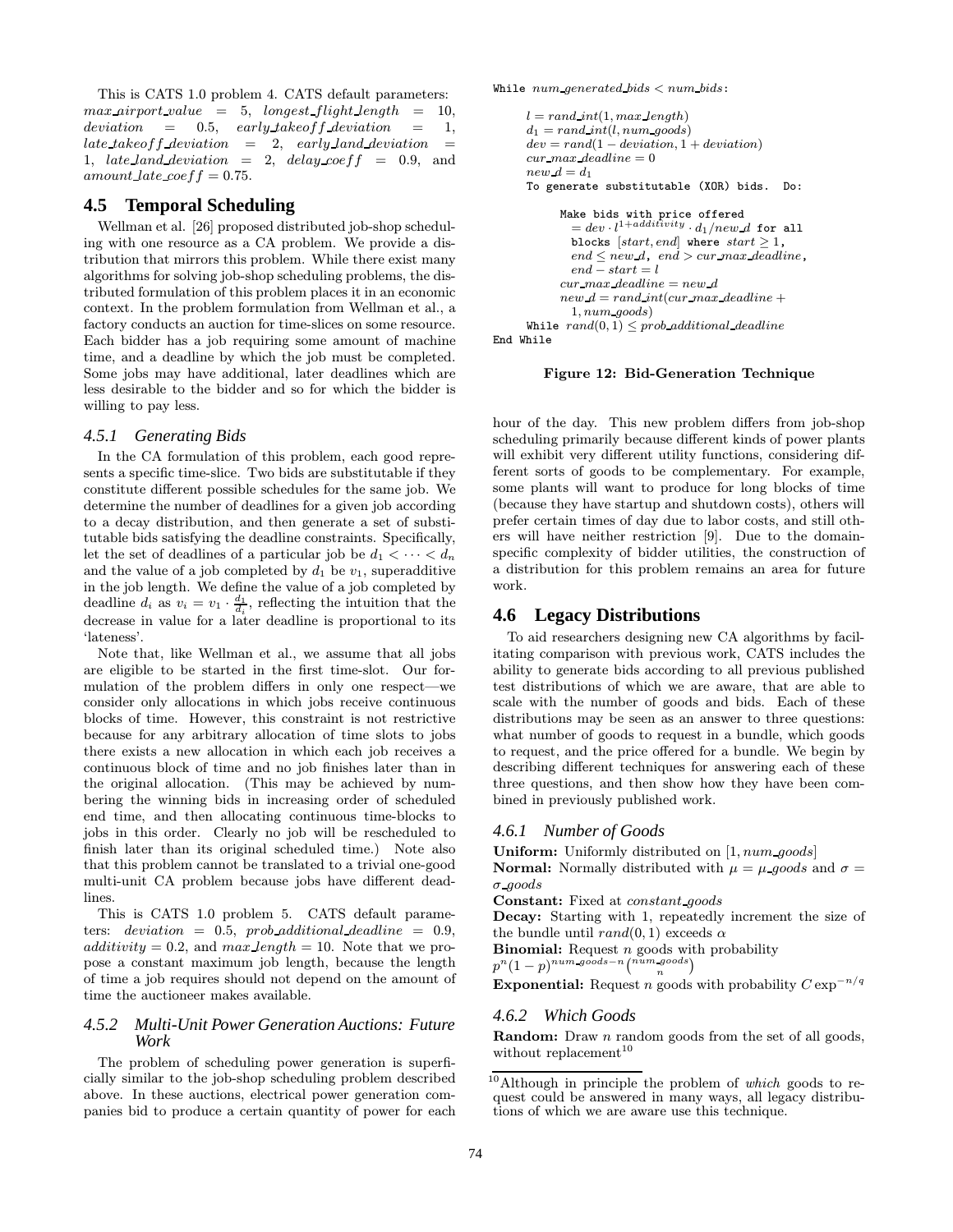## *4.6.3 Price Offer*

Fixed Random: Uniform on [low\_fixed, hi\_fixed].

**Linear Random:** Uniform on  $[low\_linearly \cdot n, hi\_linearly \cdot$  $n$ 

**Normal:** Draw from a normal distribution with  $\mu = \mu$  price and  $\sigma = \sigma$ -price

**Quadratic**<sup>11</sup>: For each good k and each bidder i set the value  $v_k^i = rand(0, 1)$ . Then *i*'s price offer for a set of goods S is  $\sum_{k \in S} v_k^i + \sum_{k,q} v_k^i v_q^i$ .

#### **4.7 Previously Published Distributions**

The following is a list of the distributions used in all published tests of which we are aware. In each case we describe first the method used to choose the number of goods, followed by the method used to choose the price offer. In all cases the 'random' technique was used to determine which goods should be requested in a bundle. Each case is labeled with its corresponding CATS legacy suite number; very similar distributions are given similar numbers and identical distributions are given the same number.

[L1] Sandholm: Uniform, fixed random with  $low\_fixed = 0$ , hi\_fixed  $= 1$ 

[L1a] Andersson et al.: Uniform, fixed random with  $low\_fixed = 0, hi\_fixed = 1000$ 

[L2] Sandholm: Uniform, linearly random with  $low\,linearly=0, \,hi\,linearly=1$ 

[L2a] Andersson et al.: Uniform, linearly random with  $low\,Linearly = 500, \, hil\,linearly = 1500$ 

[L3] Sandholm: Constant with constant goods = 3, fixed random with  $low\_fixed = 0$ , hi  $fixed = 1$ 

[L3] deVries and Vohra: Constant with constant goods  $= 3$ , fixed random with  $low\_fixed = 0$ ,  $hi\_fixed = 1$ 

[L4] Sandholm: Decay with  $\alpha = 0.55$ , linearly random with  $low\,linearly=0, \,hi\,linearly=1$ 

[L4] deVries and Vohra: Decay with  $\alpha = 0.55$ , linearly random with  $low\,Linearly = 0, \,hi\,Linearly = 1$ 

[L4a] Andersson et al.: Decay with  $\alpha = 0.55$ , linearly random with  $low\,linearly = 1, \,hi\,Linearly = 1000$ 

[L5] *Boutilier et al.*: Normal with  $\mu$ -goods = 4 and  $\sigma$  goods = 1, normal with  $\mu$  price = 16 and  $\sigma$  price = 3

[L6] Fujishima et al.: Exponential with  $q = 5$ , linearly random with *low linearly* = 0.5, *hi linearly* = 1.5

[L6a] Andersson et al.: Exponential with  $q = 5$ , linearly random with  $low\_linearly = 500$ ,  $hi\_linearly = 1500$ 

[L7] Fujishima et al.: Binomial with  $p = 0.2$ , linearly random with  $low\,Linearly = 0.5, \, hil\,energy = 1.5$ 

[L7a] Andersson et al.: Binomial with  $p = 0.2$ , linearly random with *low linearly* = 500, *hi linearly* = 1500

[L8] de Vries and Vohra: Constant with constant  $q$ oods = 3, quadratic

Parkes [17] used many of the test sets described above (particularly those described by Sandholm and Boutilier et al.), but tested with fixed numbers of goods and bids rather than scaling these parameters.

## **5. CONCLUSION**

In this paper we introduced CATS , a test suite for combinatorial auction optimization algorithms. The distributions in CATS represent a step beyond current CA testing techniques because they are economically motivated and model real-world problems. It is our hope that, with the help of others in the CA community, CATS will evolve into a universal test suite that will facilitate the development and evaluation of new CA optimization algorithms.

## **6. REFERENCES**

- [1] A. Andersson, M. Tenhnen, , and F. Ygge. Integer programming for combinatorial auction winner determination. In *ICMAS-00*, 2000.
- [2] L. Ausubel, P. Cramption, R. McAfee, and J. McMillan. Synergies in wireless telephony: Evidence from the broadband PCS auctions. Journal of Economics and Management Strategy, 6(3):497–527, Fall 1997.
- [3] J. Banks, J. Ledyard, and D. Porter. Allocating uncertain and unresponsive resources: An experimental approach. RAND Journal of Economics, 20:1–23, 1989.
- [4] C. Boutilier, M. Goldszmidt, and B. Sabata. Sequential auctions for the allocation of resources with complementarities. Proceedings of IJCAI-99, 1999.
- [5] P. Brewer and C. Plott. A binary conflict ascending price (BICAP) mechanism for the decentralized allocation of the right to use railroad tracks. International Journal of Industrial Organization, 14:857–886, 1996.
- [6] M. Bykowsky, R. Cull, and J. Ledyard. Mutually destructive bidding: The FCC auction design problem. Technical Report Social Science Working Paper 916, California Institute of Technology, Pasadena, 1995.
- [7] C. DeMartini, A. Kwasnica, J. Ledyard, and D. Porter. A new and improved design for multi-object iterative auctions. Technical Report Social Science Working Paper 1054, California Institute of Technology, Pasadena, November 1998.
- [8] S. DeVries and R. Vohra. Combinatorial auctions: A survey. 2000.
- [9] W. Elmaghraby and S. Oren. The efficiency of multi-unit electricity auctions. IAEE, 20(4):89–116, 1999.
- [10] Y. Fujishima, K. Leyton-Brown, and Y. Shoham. Taming the computational complexity of combinatorial auctions: Optimal and approximate approaches. In IJCAI-99, 1999.
- [11] D. Grether, R. Isaac, and C. Plott. The Allocation of Scarce Resources: Experimental Economics and the Problem of Allocating Airport Slots. Westview Press, Boulder, CO, 1989.
- [12] J. Ledvard, D. Porter, and A. Rangel. Experiments testing multiobject allocation mechanisms. Journal of Economics & Management Strategy,  $6(3):639-675$ , Fall 1997.
- [13] J. Ledyard and K. Szakaly. Designing organizations for trading pollution rights. Journal of Economic Behavior and Organization, 25:167–196, 1994.
- [14] D. Lehmann, L. O'Callaghan, and Y. Shoham. Truth revalation in rapid, approximately efficient

<sup>11</sup>DeVries and Vohra [8] briefly describe a more general version of this price offer scheme, but do not describe how to set all the parameters (e.g., defining which goods are complementary); hence we do not include it here. Quadratic price offers may be particularly applicable to spectrum auctions; see [2].